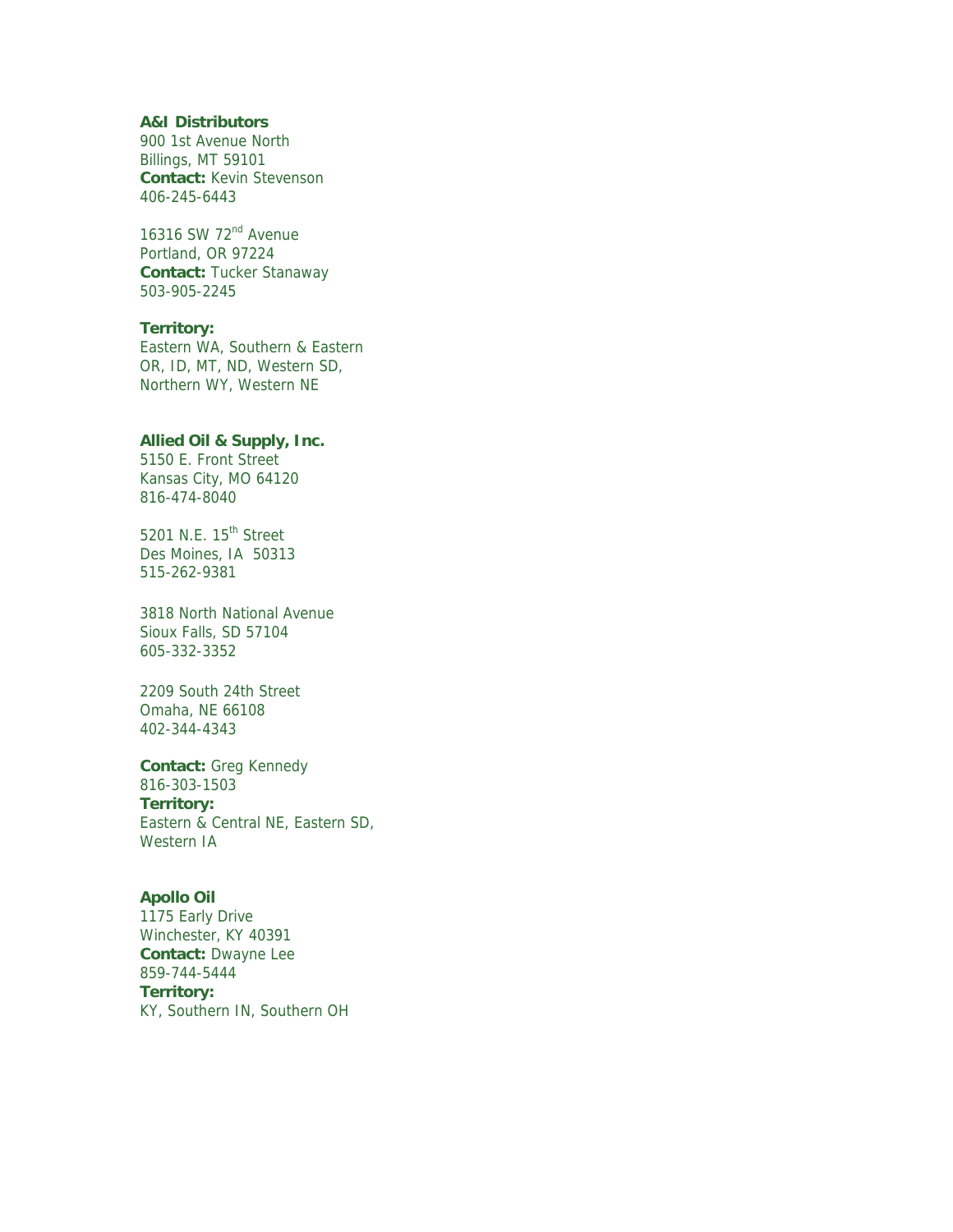# **Arnold Oil - Austin**

5909 Burleson Road Austin, TX 78744 512-476-2401

7720 Blankenship Drive Houston, TX 77055 713-984-2180

8423 Eastern San Antonio, TX 78216 210-342-2100

**Contact:** Kim Sheppard 713-984-2180 **Territory:**  Central TX (San Antonio, Austin, Houston, Waco)

# **Arnold Oil - Corpus Christi**

5422 Ayers Street Corpus Christi, TX 78415 361-884-6621

Mile 2 East 8 1/2 North Mercedes, TX 78570 956-565-4737

3306 Del Mar Drive Victoria, TX 77901 361-575-2336

**Contact:** Phil Estep 361-884-6621 **Territory:** South TX

# **Badger Lubrication Technologies**

5933 N. 55th Street Milwaukee, WI 53218 **Contact:** Nicole Halvorson 414-643-0834 **Territory:**  Eastern WI, North Eastern IL

### **Canyon State Oil**

9052 Yosemite Street Henderson, CO 80640 **Contact:** Lauren Hutton 303-286-1100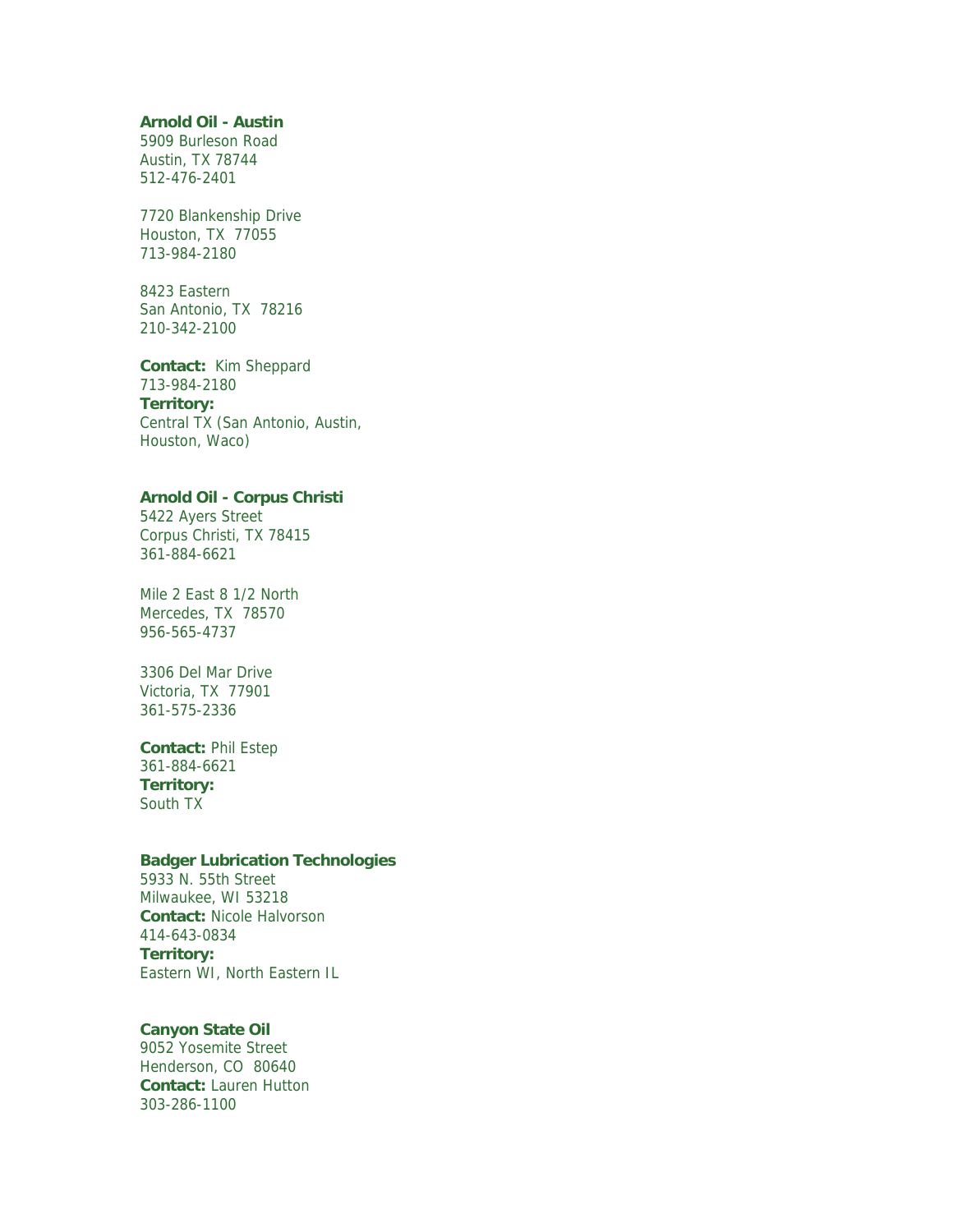4581 Eaker Street North Las Vegas, NV 89081 **Contact:** Joann Holmes 702-474-9700 **Territory:**  Central CO, NV, Western AZ

## **Central Oil and Supply**

2300 Booth Street Monroe, LA 71201 **Contact:** Ray Jennings 318-388-2602 **Territory:**  LA, MS, Southern AR

# **Chart Distribution**

8801 Frost Avenue St. Louis, MO 63134 **Contact:** Tom Quante 314-522-1112 **Territory:** Central & Southern IL, East MO

# **Circle Lubricants**

35 Drexel Drive Bay Shore, NY 11706 **Contact:** Ronald Birnbaum 631-234-8900 **Territory:** Southeast NY, New York City, Long Island, Northern NJ

# **Conservancy Oil**

2220 2nd St. SW Albuquerque, NM 87102 **Contact:** Jeff 505-243-7434 **Territory:** Western NM, Western CO, Southeast UT

# **Cross Petroleum**

6920 Lockheed Drive Redding, CA 96002 **Contact:** Kelly Granberry 800-655-8427 **Territory:**  North Central CA, and Jackson County, OR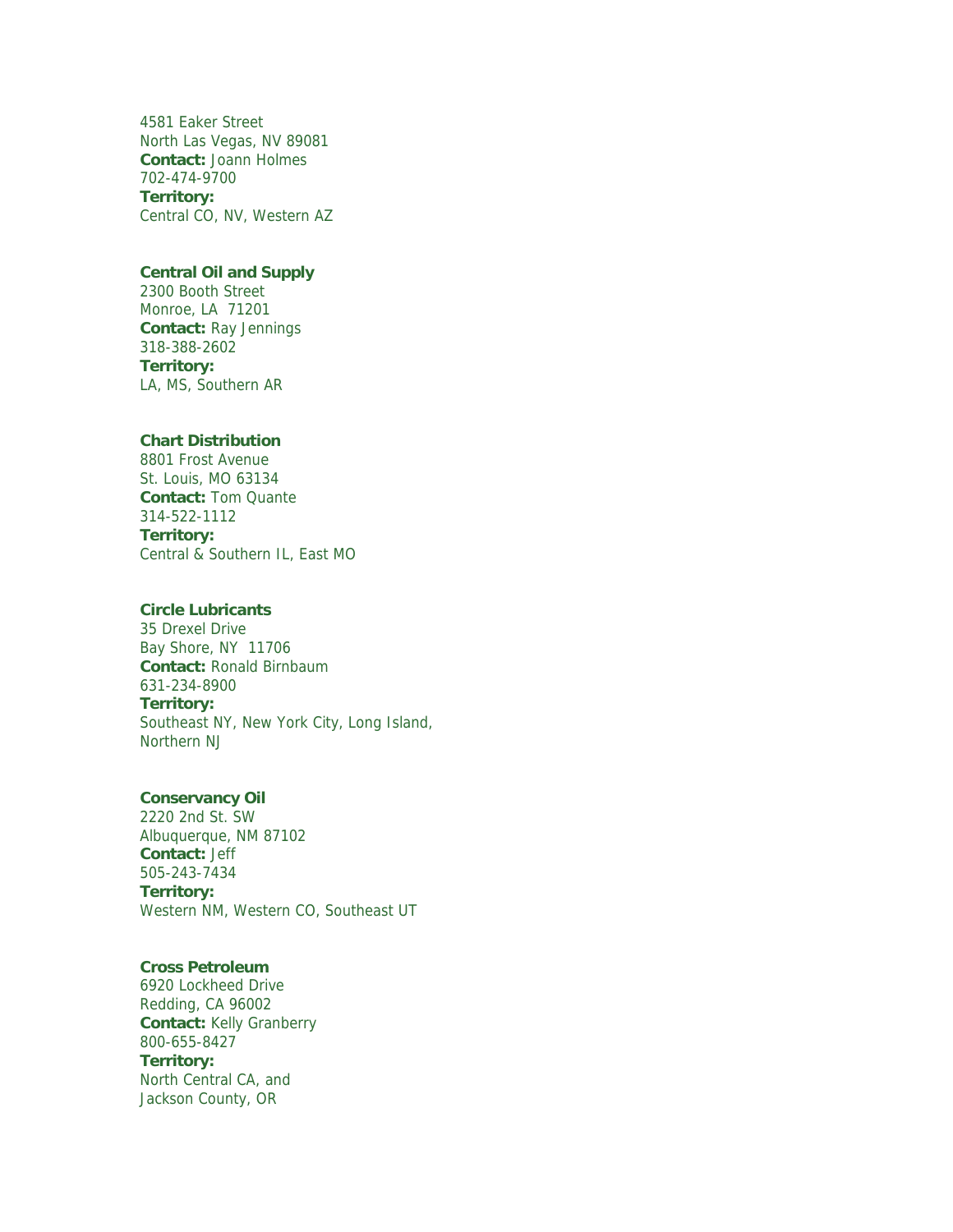# **Crus Oil** 2260 S. West Temple Salt Lake City, UT 84115 **Contact:** Jeremy Stoker 801-466-8783 **Territory:** UT(Except SE), Southwest WY

### **Davison Oil**

8450 Tanner Williams Road Mobil, AL 36608 **Contact:** Jimmy Paulk 251-544-4511 **Territory:** Southern AL and Panhandle of FL

#### **Dennison Lubricants**

102 Charles A. Eldridge Drive Lakeville, MA 02347 **Contact:** Jimmy Paulk 508-946-0500 **Territory:** ME, Eastern MA, RI

# **Dion & Sons, Inc.**

1543 W. 16th Street Long Beach, CA 90813 **Contact:** Marla Carlson 562-432-1301 **Territory:** Southern California

# **Enterprise Oil**

3200 S. Western Avenue Chicago, IL 60608 **Contact:** Jim Kocik 773-847-6700 **Territory:**  Deliveries for Chicago United Industries to City of Chicago

## **Felts Oil Sales**

2142 Cullen Street Ft. Worth, TX 76107 817-336-7132 **Contact:** Eric Franz 817-336-7132 **Territory:** North Dallas (Dallas/Ft. Worth Area)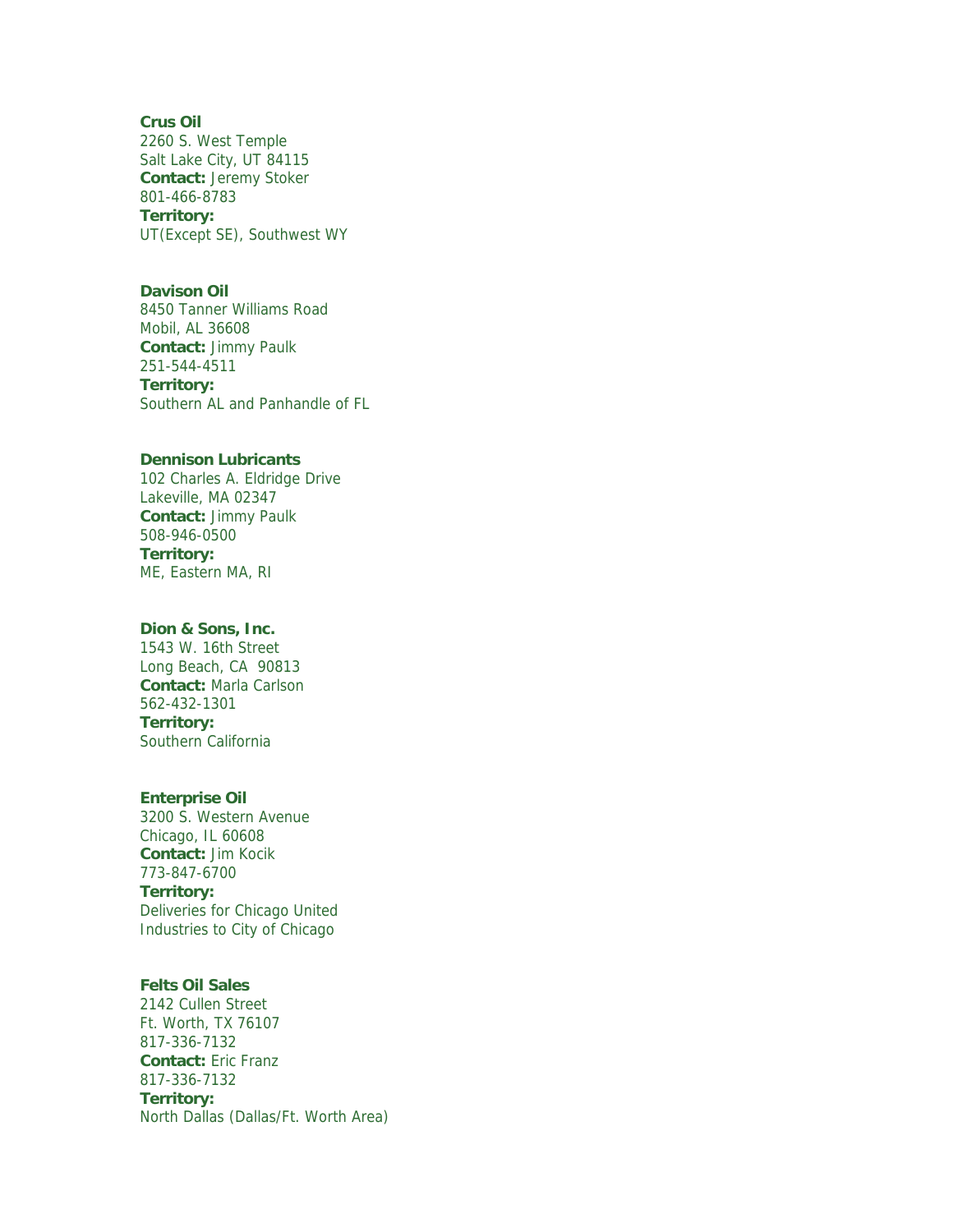## **Flamingo Oil**

205 NE 179th Street Miami, FL 33162 **Contact:** Andrew Moseley 305-652-2944 **Territory:** Southern FL

## **GH Berlin**

42 Rumsey Road East Hartford, CT 06108 **Contact:** Dave Fenderson 603-222-2920 **Territory:** CT, NH, VT, Western MA, Eastern NY, Southeast NY, Northern NJ

# **Golden Gate Petroleum**

1340 Arnold Drive, #231 Martinez, CA 94553 **Contact:** Deloris Williams 925-228-2223 **Territory:**  Northwest CA

#### **Halco Lubricants**

1015 Norcross Industrial Court Norcross, GA 30071 **Contact:** Larry Hurst 770-840-3480 **Territory:**  Northern & Central GA, AL (Except Southern)

#### **Hampel Oil**

3727 S. West Street Wichita, KS 67217-3903 800-530-5848

2920 Fairfax Traffic Way Kansas City, KS 66115 888-999-6547

4712 Southwest 20<sup>th</sup> Street Oklahoma City, OK 73128 405-682-0220

**Contact:** Danny Hampel 316-529-1162 **Territory:**  Western MO, KS, Central & Western OK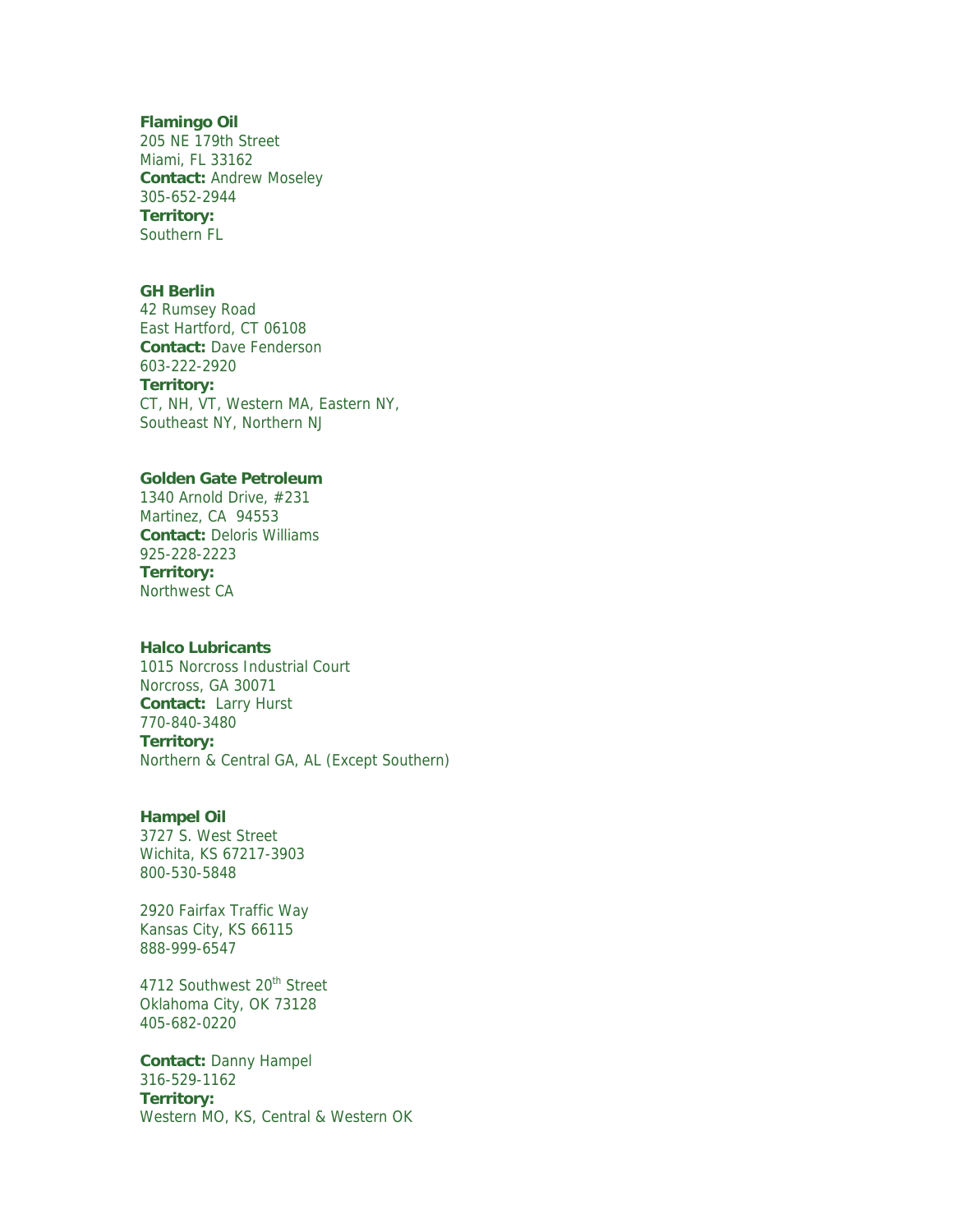### **Jack Becker Distributors**

6800 Suemac Place Jacksonville, FL 32254 **Contact:** David Rowland 904-418-5170 **Territory:** Southern Georgia and Northern FL

## **Kino Oil of Texas**

1752 South US Highway 87 Fredericksburg, TX 78624 **Contact:** Felipe 830-997-2418 **Territory:**  State of Texas (Government)

### **Leahy-Wolf Company**

1724 West Armitage Court Addison, IL 60101 **Contact:** Keanan Leahy 708-432-0020 **Territory:**  Northeast IL (Including Chicago)

#### **Lyden Oil**

419 Spring Street Lansing, MI 48912 800-968-6457

3711 LeHarps Drive Youngstown, OH 44515 800-362-9410

8151 Millis Road Shelby Township, MI 48317 586-997-1319

## **Contact:** Gene McMillian 330-792-1100 **Territory:** MI and Northern & Central OH

#### **Mid-South Sales**

243 County Road 414 Jonesboro, AR 72404 **Contact:** Talbot Benton 501-588-1760 **Territory:**  AR & Eastern OK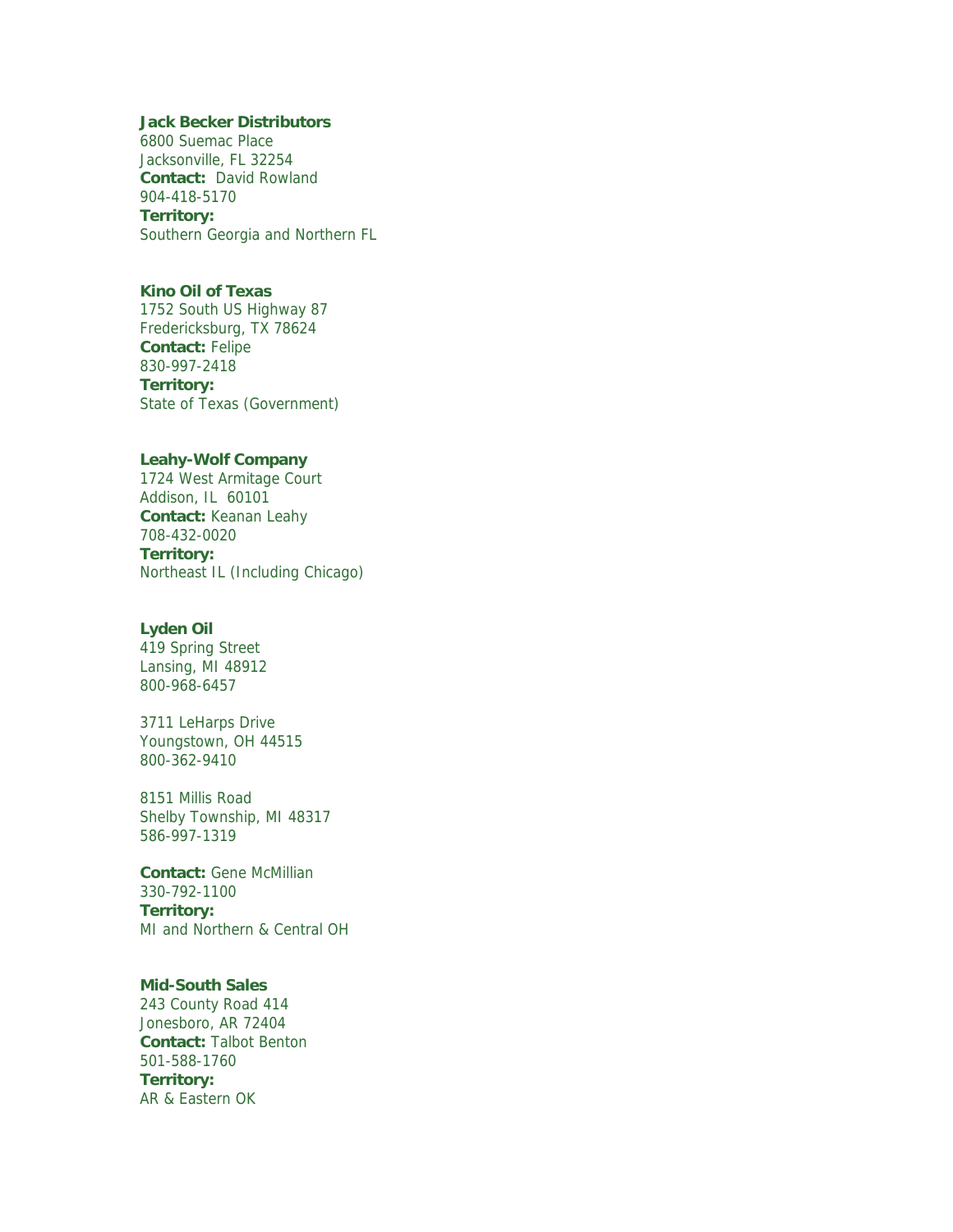## **Miller Industrial Fluids**

1751 West Raymond Street Indianapolis, IN 46221 **Contact:** Kevin Lowe 317-634-7300 **Territory:**  IN Except NW & South

#### **Parman Energy**

7101 Cockrill Bend Blvd. Nashville, TN 37209 **Contact:** David Krause 615-350-5567 **Territory:** TN, Northeast AL

### **PetroChoice Lubrication Solutions**

3301 James Day Avenue Superior, WI 54880 **Contact:** Steve King 715-394-1129 **Territory:**  Minnesota & Northwest WI

# **Pioneer Distributing**

1300 N. 24th Avenue Phoenix, AZ 85009 **Contact:** Susie Ingram 602-278-2693 **Territory:** Southern AZ

## **Port Consolidated**

3141 SE 14th Avenue Ft. Lauderdale, FL 33311 **Contact:** Michael Griffith 954-522-1182 **Territory:**  Florida

# **PPC Lubricants**

305 Micro Drive Jonestown, PA 17038 **Contact:** Chris Day 888-437-5823 **Territory:** PA (Except Northern), Southern NJ, DE, MD, DC, Northern VA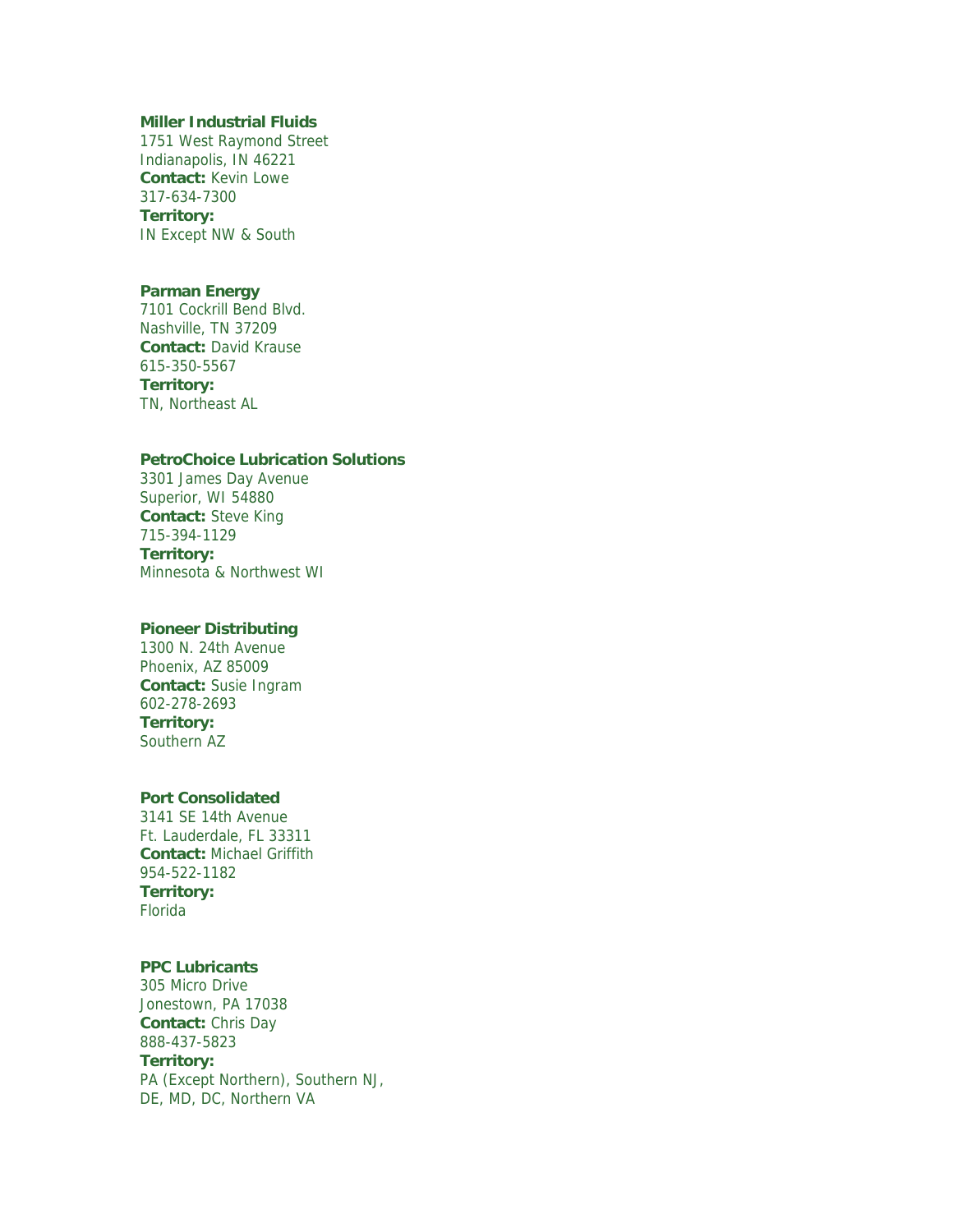# **Pugh Oil**

701 McDowell Road Asheboro, NC 27204 **Contact:** Aaron Pugh 800-578-7844 **Territory:** NC, SC, VA, (Except Northern)

# **Rainbo Oil Company**

2255 Kerper Blvd. #2 Dubuque, IA 52004 **Contact:** Joe Haverland 563-582-7291 **Territory:**  Northern, Central and SE WI, Eastern IA, and NW IL

# **Ramos Oil Company**

1515 South River Road West Sacramento, CA 95691 **Contact:** Keith Schroeder 916-371-3289 **Territory:**  Northern & Central CA

#### **Rex Oil Company**

1970 E. 68th Avenue Denver, CO 80229 **Contact:** Paul LaBate 303-455-1743 **Territory:** Central CO

## **Seaboard Distribution**

2520 Knight Station Road Lakeland, FL 33810 **Contact:** David Rowland 904-418-5170 **Territory:** Central FL

## **Seaport Petroleum:**

7800 Detroit Avenue SW Seattle, WA 98106 **Contact:** James Hajek 206-971-7999 **Territory:**  Western WA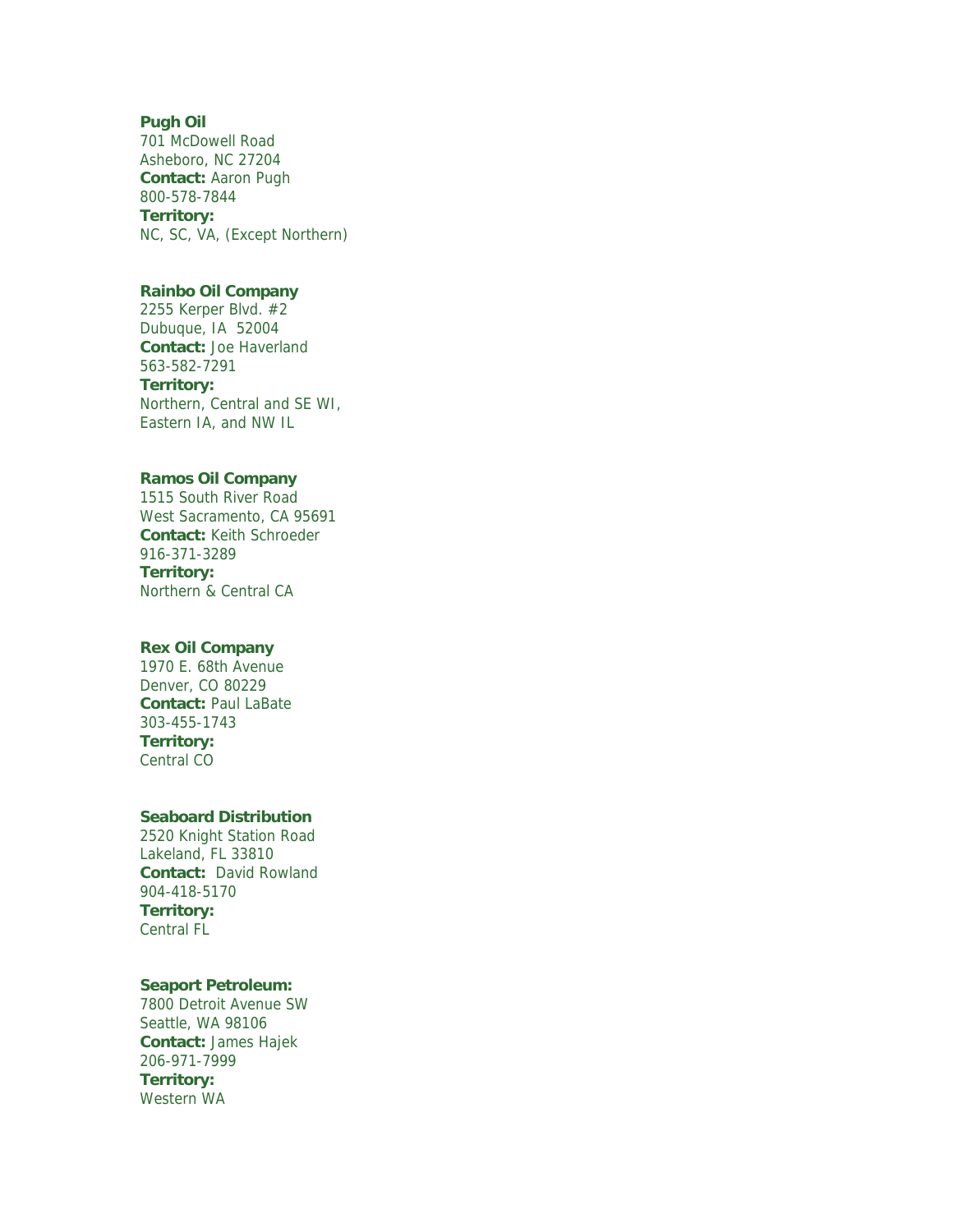# **Smitty's Supply**

63399 Highway 51 North Roseland, LA 70456 **Contact:** Chad Tate 985-748-9687 **Territory:**  LA & MS

### **Snider Petroleum**

13401 Valley Avenue East Sumner, WA 98390 **Contact:** Dave Potter 253-863-6341 **Territory:**  Western WA

#### **Sterling Petroleum**

401 Commerce Point Harahan, LA 70123 **Contact:** Kelly Roth 504-733-1596 **Territory:**  LA & MS

# **Superior Lubricants**

32 Ward Road North Tonawanda NY 14120 **Contact:** Donna Glover 716-693-8412 **Territory:** Eastern, Western & Central NY, Northern PA

### **Tilley Chemical Company**

1211 Belmar Drive Riverside Industrial Park Belcamp, MD 21017 **Contact:** Wayne Haviland 410-574-4500 **Territory:**  Maryland

# **Vancouver Oil**

1503 NE 136th Street Vancouver, WA 98666 **Contact:** Todd Shaw 360-574-5440 **Territory:** Southwest WA & Northwest OR